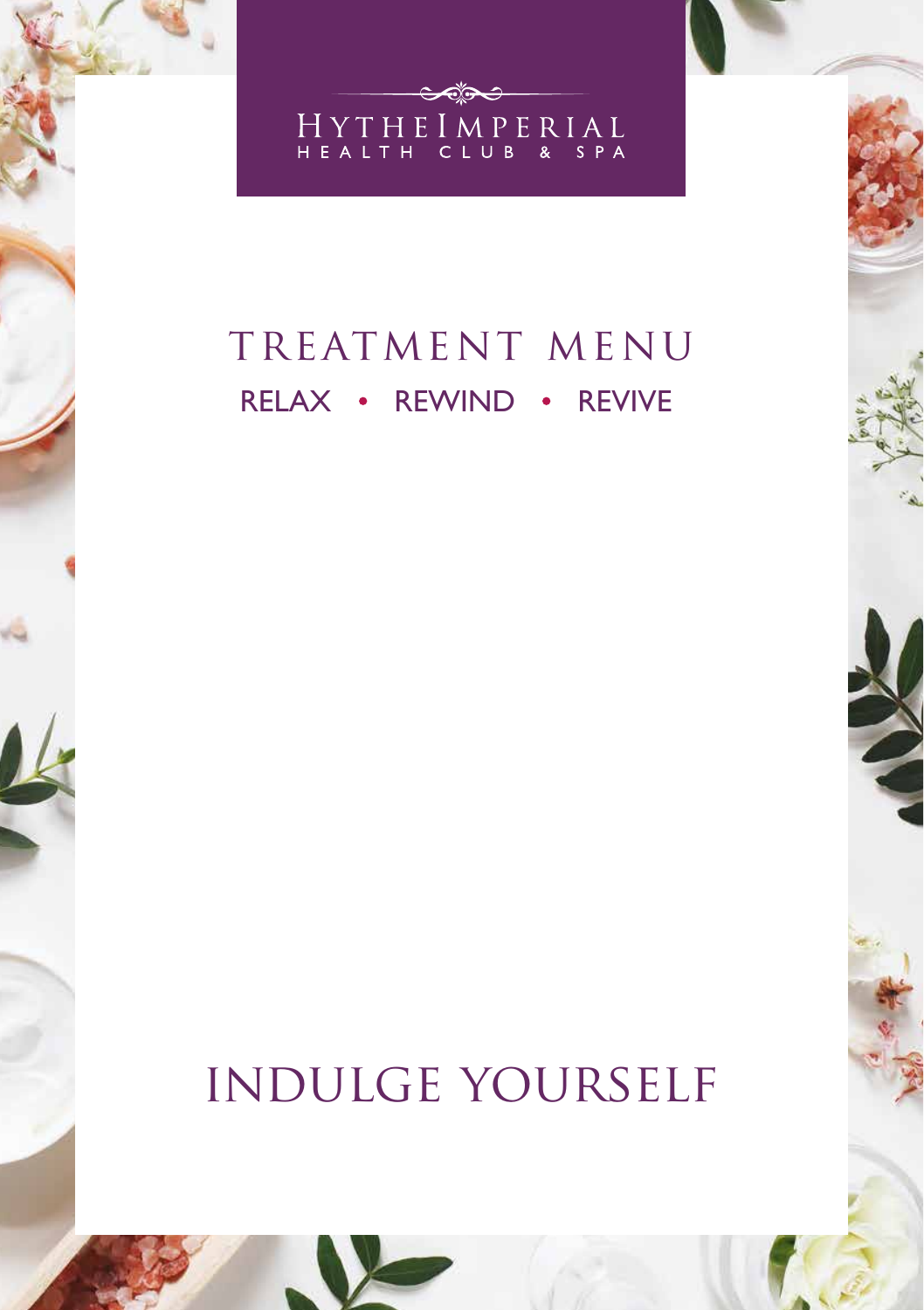

Treat yourself and indulge in some relaxation time here at The Hythe Imperial Spa. Let our experienced spa team look after your well being and leave you feeling refreshed and rejuvenated with our list of target driven and holistic spa treatments. Our spa uses Caudalie products to provide natural and luxurious spa treatments.

## **FACIALS**

Vineactiv Facial **£58** Anti-wrinkle, recharge and Glow 55 minutes

### Vinoperfect Radiance Facial **£58**

Complexion correcting / anti-dark spot 55 minutes

#### Vinosource Hydrating and Nourishing Facial **£58**

55 minutes

#### Vinopure Facial **£58**

55 minutes

#### Resveratrol Lift Facial **£60**

Firming , Lifting and anti-wrinkle 60 minutes **£70** (*with a thermal mask)*

#### Express D-Vine Facial **£38**

Instant glow 25 minutes

#### Lifting & Firming Eye Treatment **£38**

Lifting & Firming 25 minutes

## MASSAGE & BODY TREATMENTS

#### Divine Body Massage **£60**

Relaxing & Indulgent 55 Minutes

### The Des Vignes Body Massage **£60**

Soothing & Uplifting 55 minutes

### Fleur De Vigne Candle Massage **£60**

Relaxing and Soothing 55 minutes

## Full Body Massage **£55**

55 minutes

### Hot Stone Full Body Massage **£65** 55 minutes

### Relaxing Massage **£35**

Choose from Back, Neck and Shoulder Massage or Scalp Neck and Shoulder Massage. 25 minutes

#### Full Body Exfoliation **£35** 25 minutes

#### Aroma Indulgence Massage **£80** 85 minutes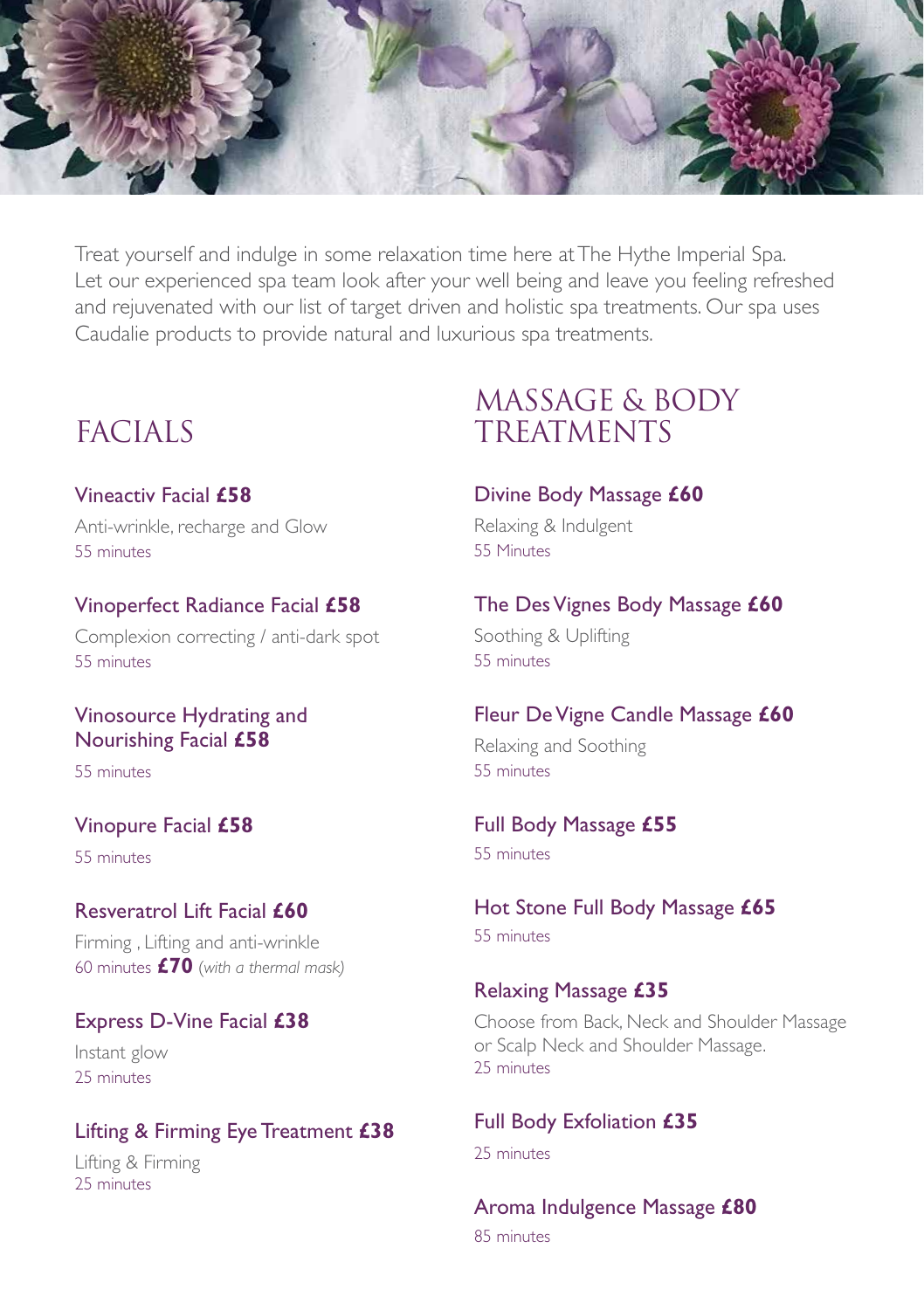

## FINISHING TOUCHES

Whether it is a special occasion or your monthly maintenance, our team of therapists will ensure you are always looking your very best.

## TIME FOR YOUR HANDS AND FEET

### File & Polish **£22**

A basic Manicure or Pedicure treatment that will leave your nails looking gorgeous.

We have changed the way we offer our Manicures and Pedicures, please choose from the below options and then add on your chosen polish option.

#### Imperial Manicure **£25**

If your hands look and feel tired, let our nail specialists help you to achieve the best condition for your nails and cuticles. Complete the treatment with a hydrating arm and hand massage and a polish application.

#### Imperial Pedicure **£25**

This pedicure uses advanced ingredients to get maximum results. We will tidy your toes, soften your feet and leave them feeling in top condition.

#### **Choose your polish option**

OPI Nail Lacquer - £5.00 OPI Infinite Shine - £8.00 OPI Gel Colour - £10.00

#### **Gel Removal**

£8 (when added to a manicure/pedicure) £15.00 (standalone)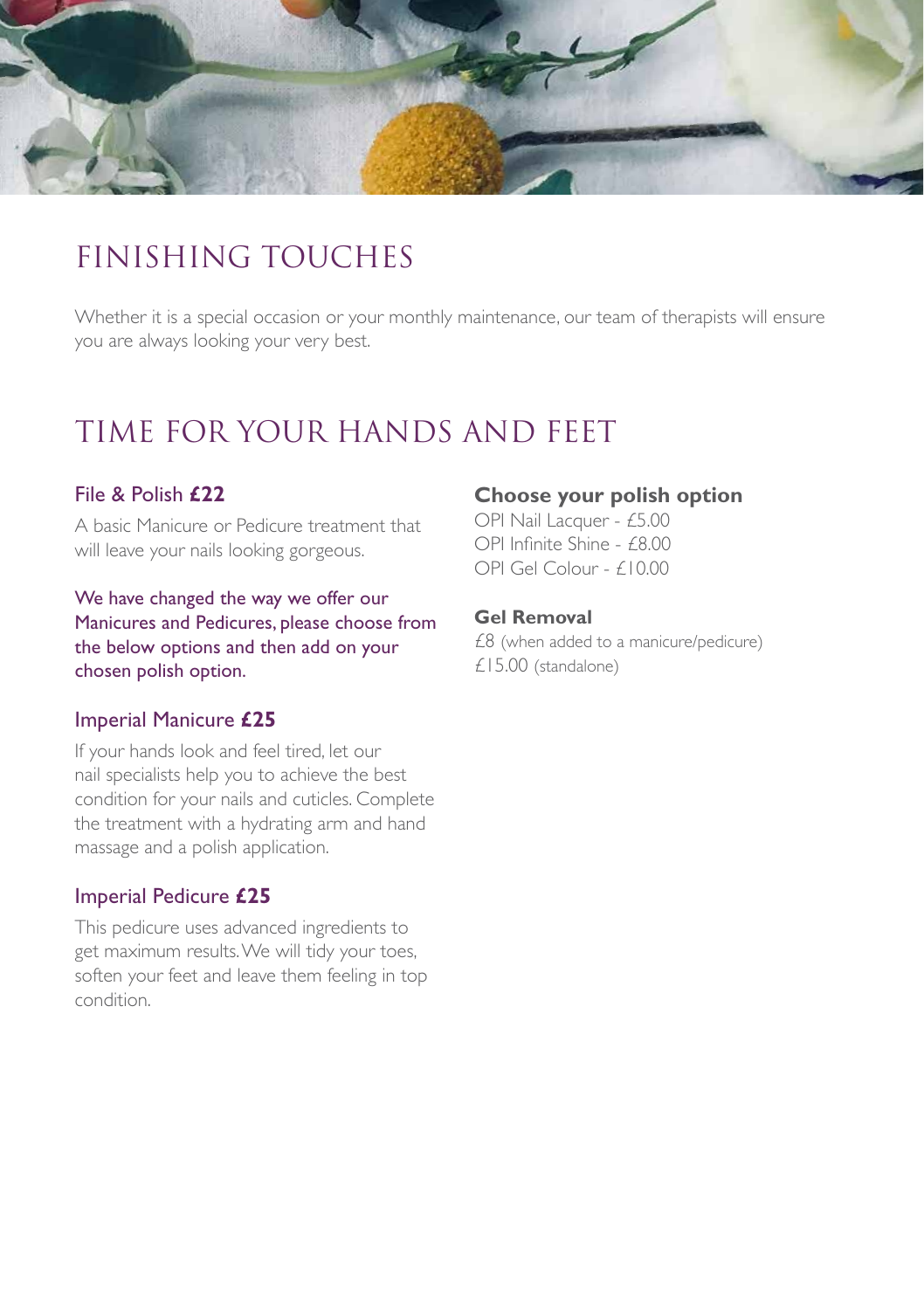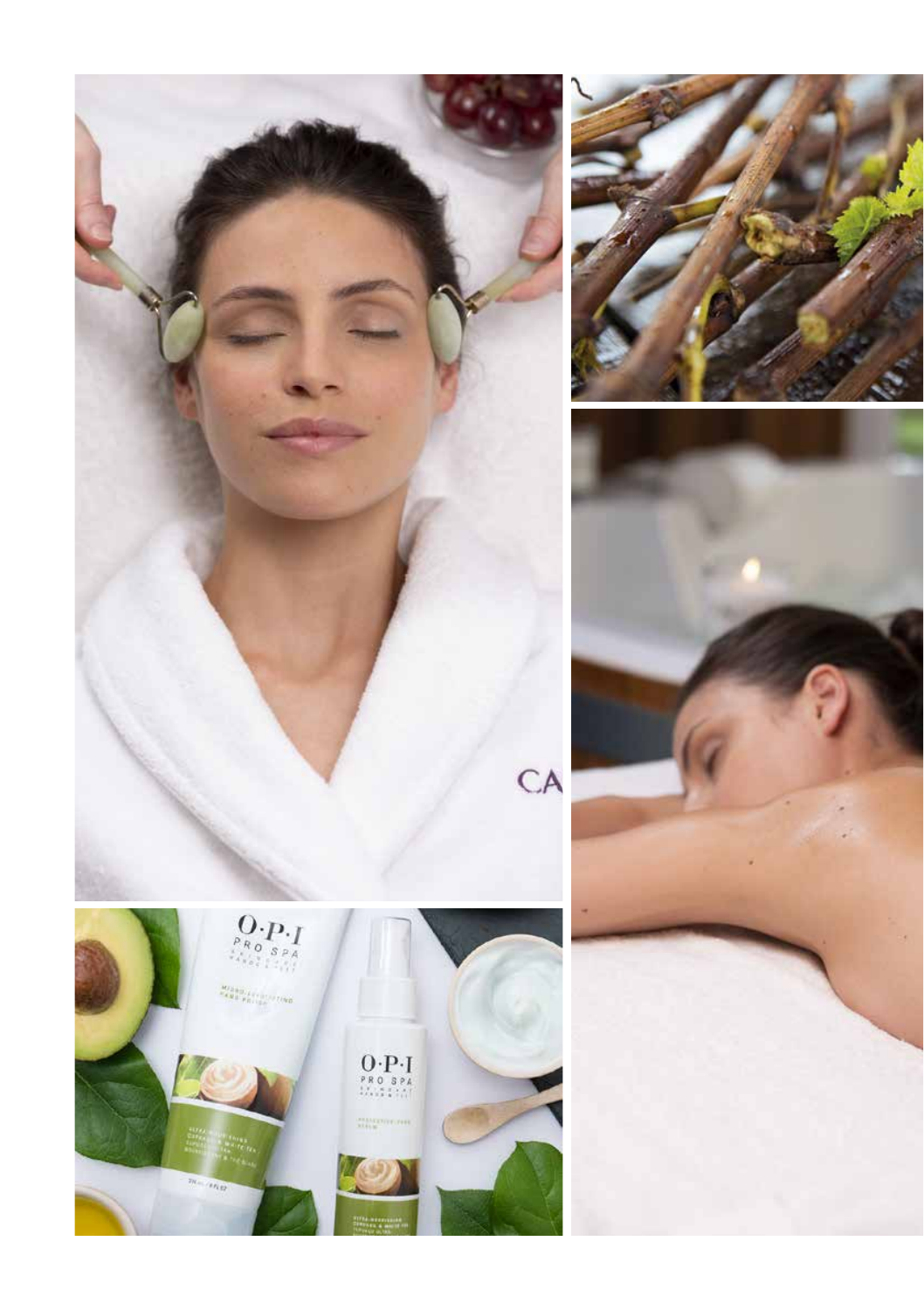





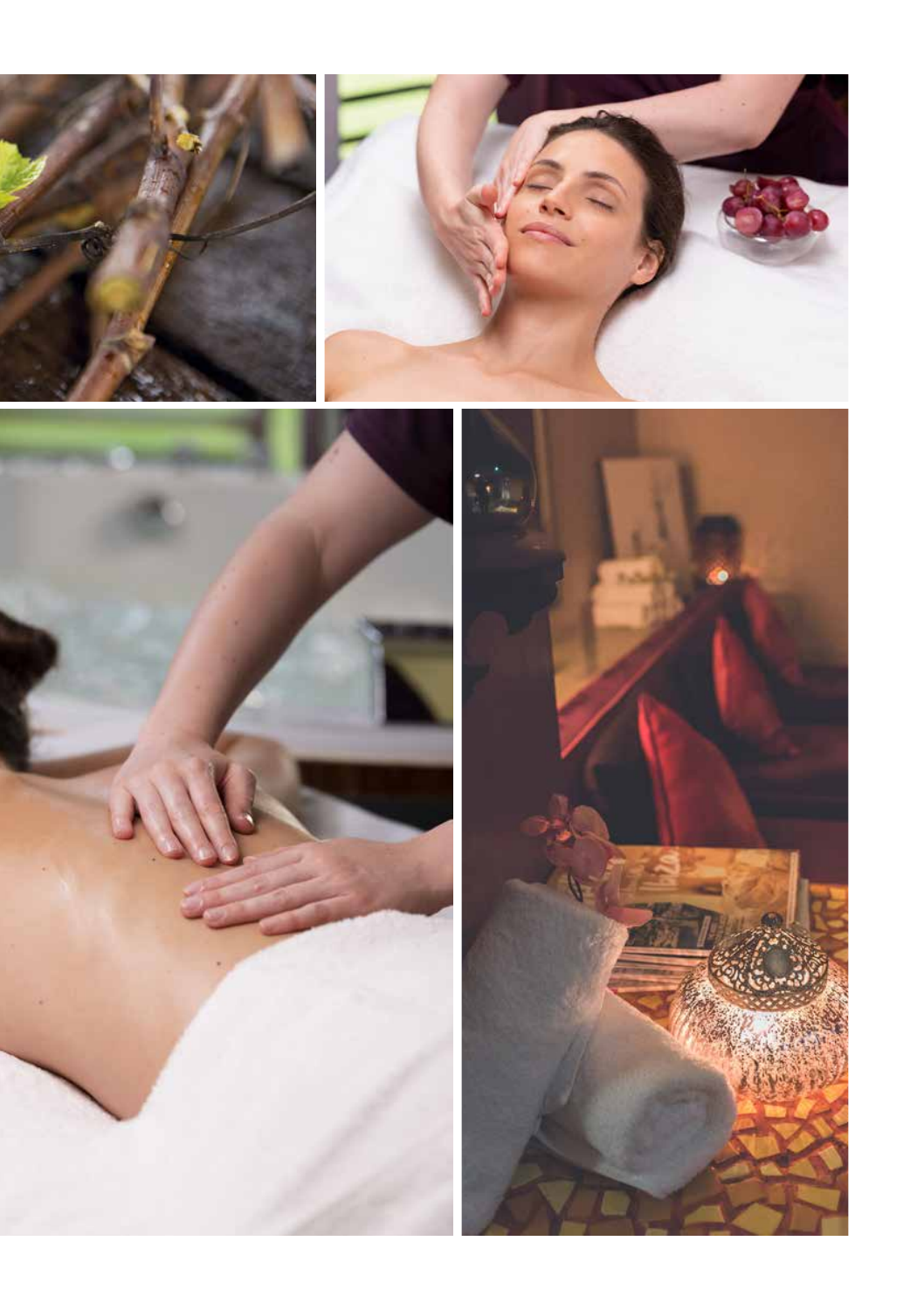

## SPA PACKAGES

Spend an afternoon relaxing in the spa with one of our spa day options. With all spa days including use of the leisure facilities, a snuggly robe, towel and slippers, all topped off with a relaxing spa treatment.

### Express Pamper Day From £45

Including a 25 minute spa treatment of your choice, 2 hours use of the leisure facilities, robe and slipper hire

### Afternoon Tea Spa From £90

Including a 55 minute spa treatment or two 25 minute treatments of your choice, 2 hours use of the leisure facilities, robes, slippers and a full afternoon tea.

### Coupled Up From £190

Including a full body massage, express facial, 2 hours use of the leisure facilities, robes, slippers and a full afternoon tea.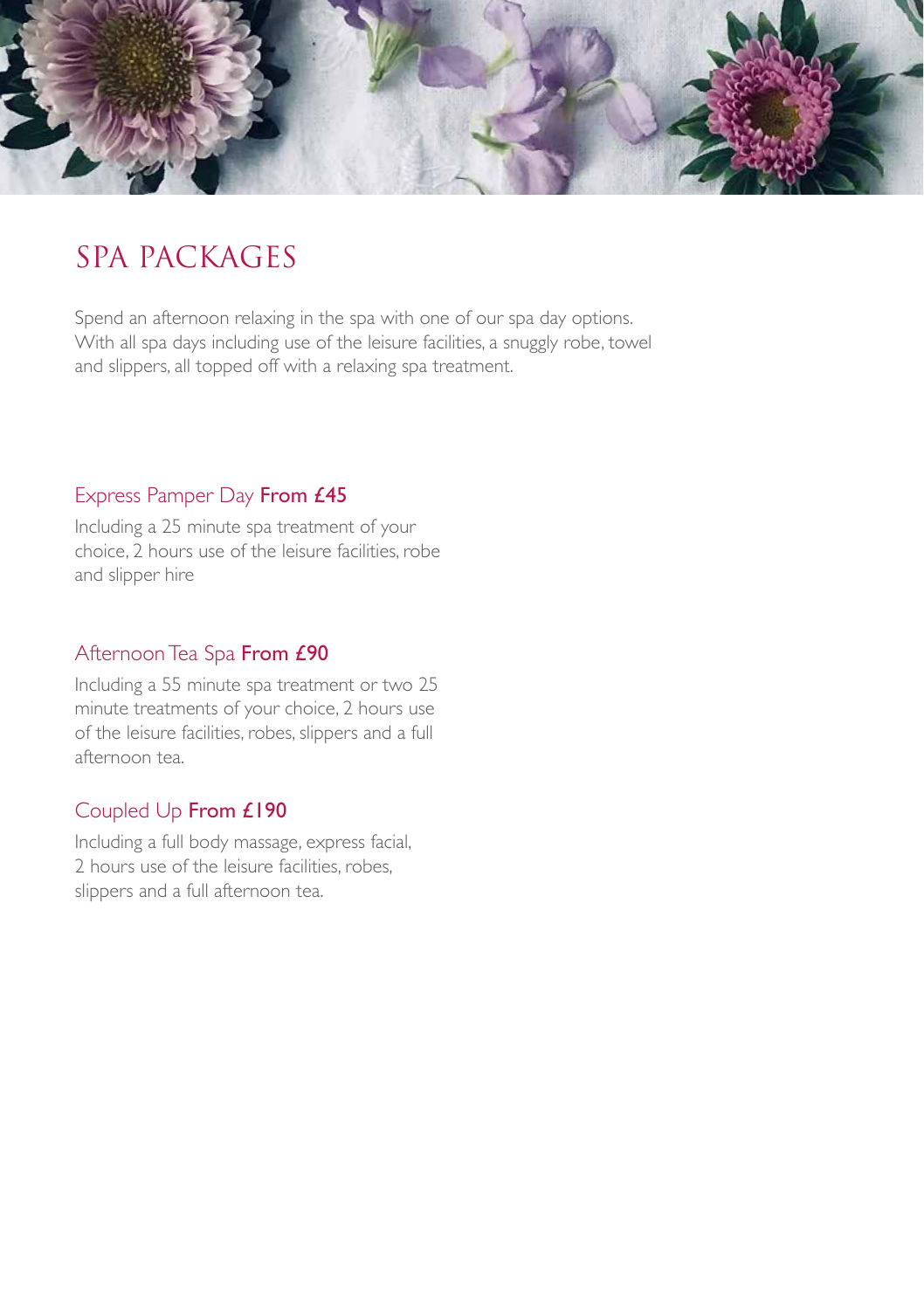

## EYES AND WAXING

| Eyebrow Tint        | £12 |
|---------------------|-----|
| Eyelash Tint        | £15 |
| Eyelash & Brow Tint | £20 |

Please note a tint test is required no less than 24 hours before your appointment.

## WAXING

| Full Leg & Bikini | £38 |
|-------------------|-----|
| Full Arm          | £25 |
| Full Leg          | £32 |
| Half Leg          | E21 |
| Chin              | £10 |
| Underarm          | £12 |
| Lip               | £10 |
| Lip & Chin        | £15 |
| Three Quarter Leg | £28 |
| Eyebrow           | £10 |
| Bikini            | £14 |
| Forearm           | £18 |

It is not recommended to expose the skin to heat or perfumed products following waxing.